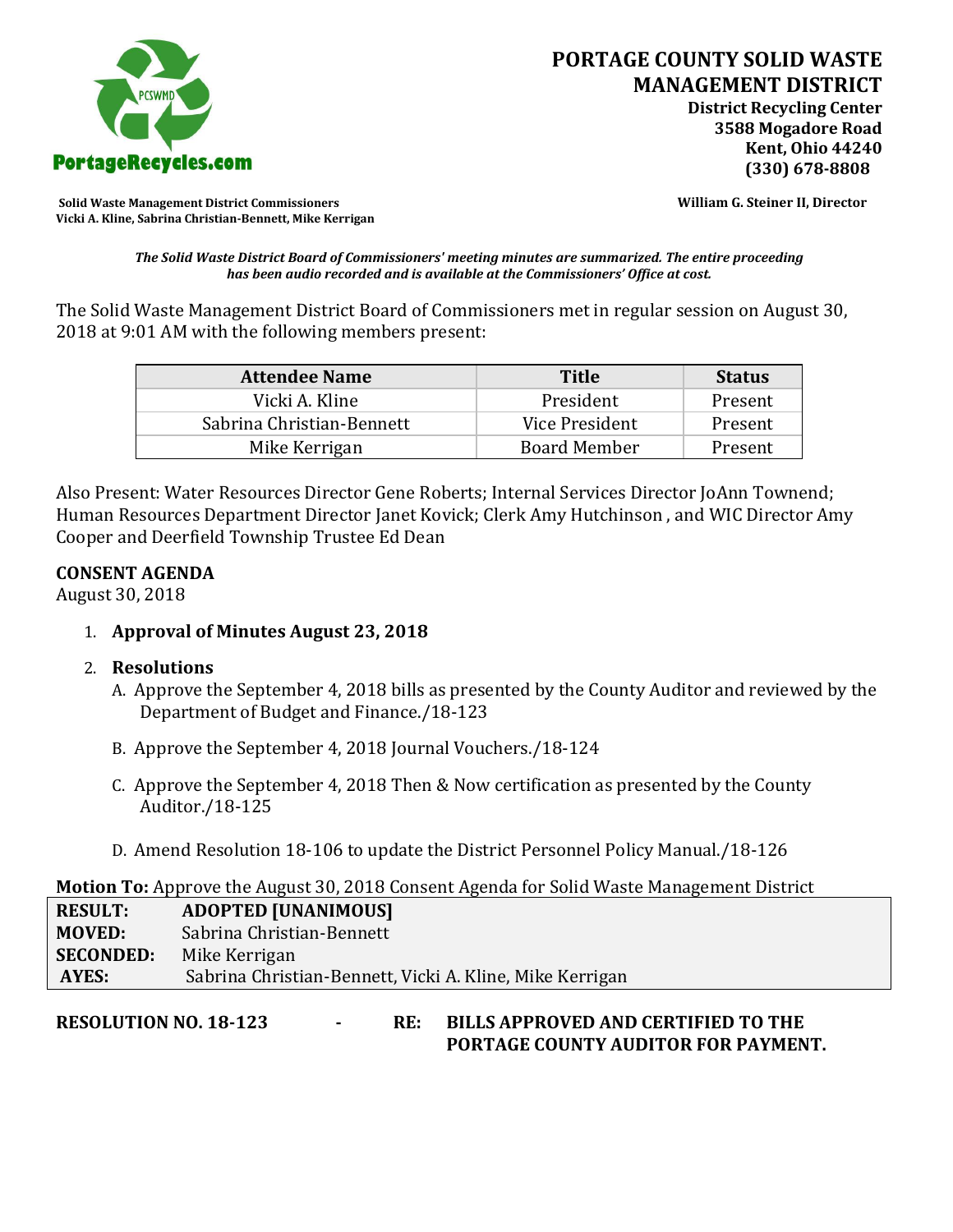It was moved by Sabrina Christian-Bennett, seconded by Mike Kerrigan that the following resolution be adopted:

| <b>RESOLVED,</b> | that the bills were approved and certified to the County Auditor for payment,<br>contingent upon the review of the Portage County Department of Budget and<br>Financial Management, Department of Internal Services or other designee on<br>September 4, 2018 in the total payment amount of \$38,733.57 for Funds 8300-<br>8399 as set forth in the Accounts Payable Warrant Report on file in the office of the<br>Portage County Auditor; and be it further |
|------------------|----------------------------------------------------------------------------------------------------------------------------------------------------------------------------------------------------------------------------------------------------------------------------------------------------------------------------------------------------------------------------------------------------------------------------------------------------------------|
| <b>RESOLVED,</b> | that the District Board of Commissioners finds and determines that all formal actions<br>of this Board concerning and relating to the adoption of this resolution were taken in<br>an open meeting of this Board and that all deliberations of this Board that resulted in<br>those formal actions were in meeting open to the public in compliance with the law<br>including Section 121.22 of the Ohio Revised Code.                                         |

Roll call vote as follows:

| Vicki A. Kline, Yea; | Sabrina Christian-Bennett, Yea; | Mike Kerrigan, Yea; |
|----------------------|---------------------------------|---------------------|
|                      |                                 |                     |

# **RESOLUTION NO. 18-124**

This resolution was inadvertently omitted. This is for numbering purposes only.

| <b>RESOLUTION NO. 18-125</b> | RE: | ACCEPTANCE OF THEN AND NOW CERTIFICATIONS |
|------------------------------|-----|-------------------------------------------|
|                              |     | <b>FOR PAYMENT.</b>                       |

It was moved by Sabrina Christian-Bennett, seconded by Mike Kerrigan that the following resolution be adopted:

| <b>WHEREAS,</b> | Ohio Revised Code Section 5705.41 (D)(1) authorizes the expenditure of moneys,<br>provided a certificate of the County Auditor is supplied stating that there was at the<br>time of the making of such contract or order and at the time of the execution of such<br>certificate a sufficient sum appropriated for the purpose of such contract and in the<br>treasury or in process of collection to the credit of an appropriate fund free from any<br>previous encumbrances (Then and Now Certification), and |
|-----------------|------------------------------------------------------------------------------------------------------------------------------------------------------------------------------------------------------------------------------------------------------------------------------------------------------------------------------------------------------------------------------------------------------------------------------------------------------------------------------------------------------------------|
| <b>WHEREAS,</b> | the Then and Now Certification is recommended by the State Auditor's Office, the<br>Portage County Auditor's Office, and the Portage County Prosecutor's Office, and                                                                                                                                                                                                                                                                                                                                             |
| <b>WHEREAS,</b> | a listing of expenditures, attached hereto as Exhibit "A" and incorporated herein by<br>reference, has been certified by the County Auditor according to Ohio Revised Code<br>section 5705.41 (D)(1); now therefore be it                                                                                                                                                                                                                                                                                        |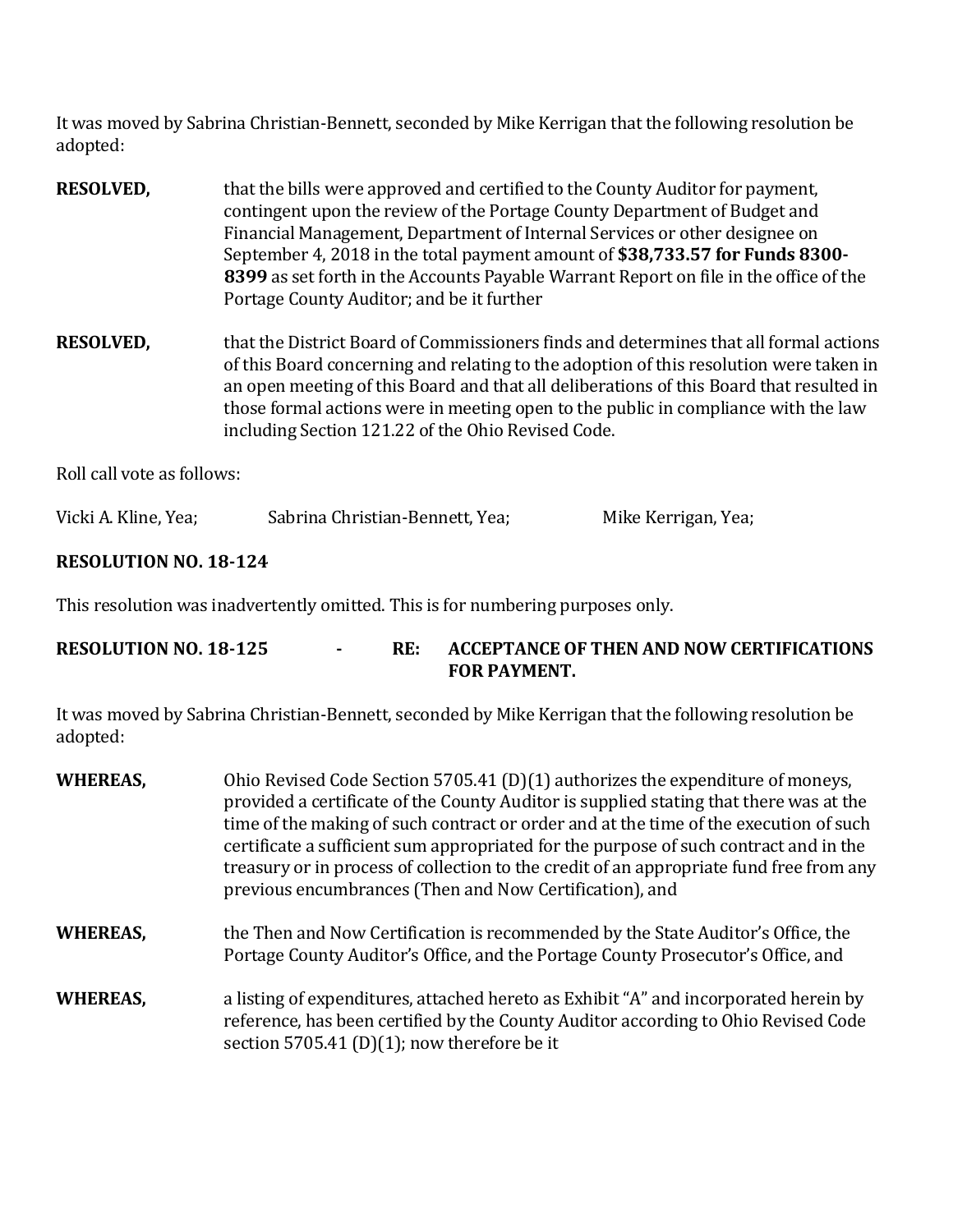| <b>RESOLVED,</b> | that the expenditures listed herein are properly certified by the County Auditor in<br>the amount of \$5,341.48 dated September 4, 2018 as set forth in Exhibit "A" shall<br>be paid; and be it further                                                                                                                                                                                                                |
|------------------|------------------------------------------------------------------------------------------------------------------------------------------------------------------------------------------------------------------------------------------------------------------------------------------------------------------------------------------------------------------------------------------------------------------------|
| <b>RESOLVED,</b> | that the District Board of Commissioners finds and determines that all formal actions<br>of this Board concerning and relating to the adoption of this resolution were taken in<br>an open meeting of this Board and that all deliberations of this Board that resulted in<br>those formal actions were in meeting open to the public in compliance with the law<br>including Section 121.22 of the Ohio Revised Code. |

Roll call vote as follows:

| Vicki A. Kline, Yea;         |        |     | Sabrina Christian-Bennett, Yea;<br>Mike Kerrigan, Yea;                                                                            |
|------------------------------|--------|-----|-----------------------------------------------------------------------------------------------------------------------------------|
| <b>RESOLUTION NO. 18-126</b> | $\sim$ | RE: | AMEND RESOLUTION 18-106 TO UPDATE THE<br>PERSONNEL POLICY MANUAL FOR THE PORTAGE<br><b>COUNTY SOLID WASTE MANAGEMENT DISTRICT</b> |

It was moved by Sabrina Christian-Bennett, seconded by Mike Kerrigan that the following resolution be adopted:

| <b>WHEREAS,</b>  | the Portage County Solid Waste Management District Board of Commissioners<br>adopted the District's Personnel Policy Manual by Resolution 11-057 on July 21,<br>$2011$ ; and                                                                                                                                                                                                                                            |
|------------------|-------------------------------------------------------------------------------------------------------------------------------------------------------------------------------------------------------------------------------------------------------------------------------------------------------------------------------------------------------------------------------------------------------------------------|
| <b>WHEREAS,</b>  | the Board of District Commissioners has reviewed updated Section 10 (B) (6); now<br>therefore be it                                                                                                                                                                                                                                                                                                                     |
| <b>RESOLVED,</b> | that the Solid Waste Management District Board of Commissioners adopts the<br>Portage County Solid Waste Management District Personnel Policy Manual; and be it<br>further                                                                                                                                                                                                                                              |
| <b>RESOLVED,</b> | that the Board of District Commissioners finds and determines that all formal actions<br>of this Board concerning and relating to the adoption of this resolution were taken in<br>an open meeting of this Board and that all deliberations of this Board that resulted in<br>those formal actions were in meetings open to the public in compliance with the law<br>including Section 121.22 of the Ohio Revised Code. |
|                  |                                                                                                                                                                                                                                                                                                                                                                                                                         |

Roll call vote as follows:

| Vicki Kline, Yea;                        | Sabrina Christian-Bennett, Yea; | Mike Kerrigan, Yea; |
|------------------------------------------|---------------------------------|---------------------|
| <b>REGULAR AGENDA</b><br>August 30, 2018 |                                 |                     |

# 3. **Discussion**

A. Refreshment request for the September 12, 2018 meeting.